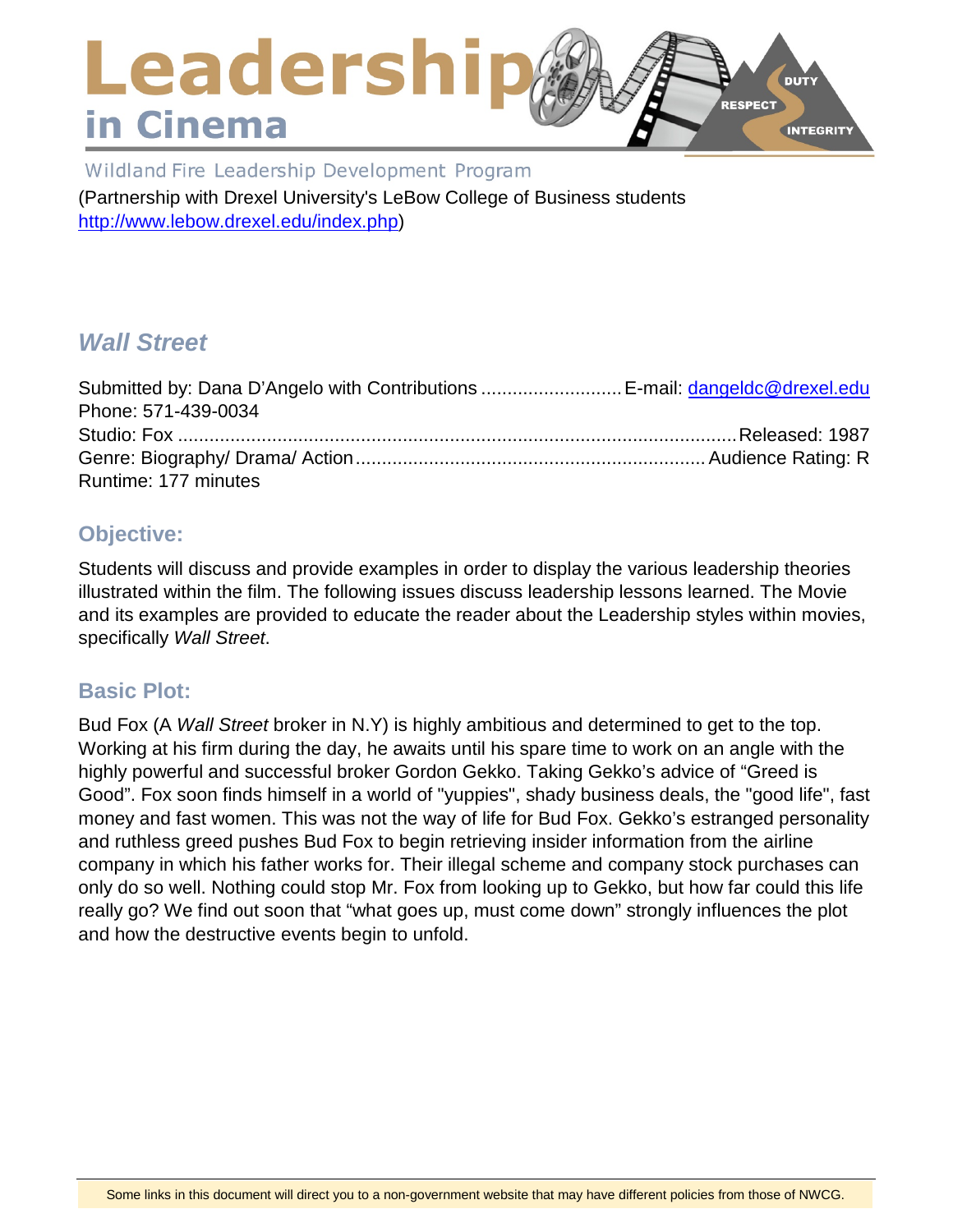# **Cast of Main Characters**

# **Part One: Kirkpatrick and Locke Traits in** *Wall Street*

*Wall Street* contains many leaders, from ethical union bosses to power-hungry investors. Many triumph or fail because of the traits they have. Our protagonist, Bud Fox, has some leadership traits, but initially fails for lack of others, which, by the end of the film, he acquires. More static characters, like his father, are a compass for positive leadership traits. Mr. Gekko, our main antagonist, is brilliant in his narrow set of skills, but lacks things like honesty and integrity, because he has a personalized power motive instead of a socialized power motive. Bud Fox moves from the former to the latter throughout the film as a result of his underlying character traits and the painful lessons he learns from losing his father's respect, his girlfriend's love and, ultimately, his financial success.

## **Drive**

Both are relentlessly tenacious, like when Bud goes to stalker-like lengths to get an audience with Mr. Gekko. Bud takes the initiative not only to show up out of the blue, but he has the ambition to plan it out beforehand, with a computer reminder and a gift prepared for the moment. Mr. Gekko even says to Bud at one point that his picture should in the dictionary next to persistence.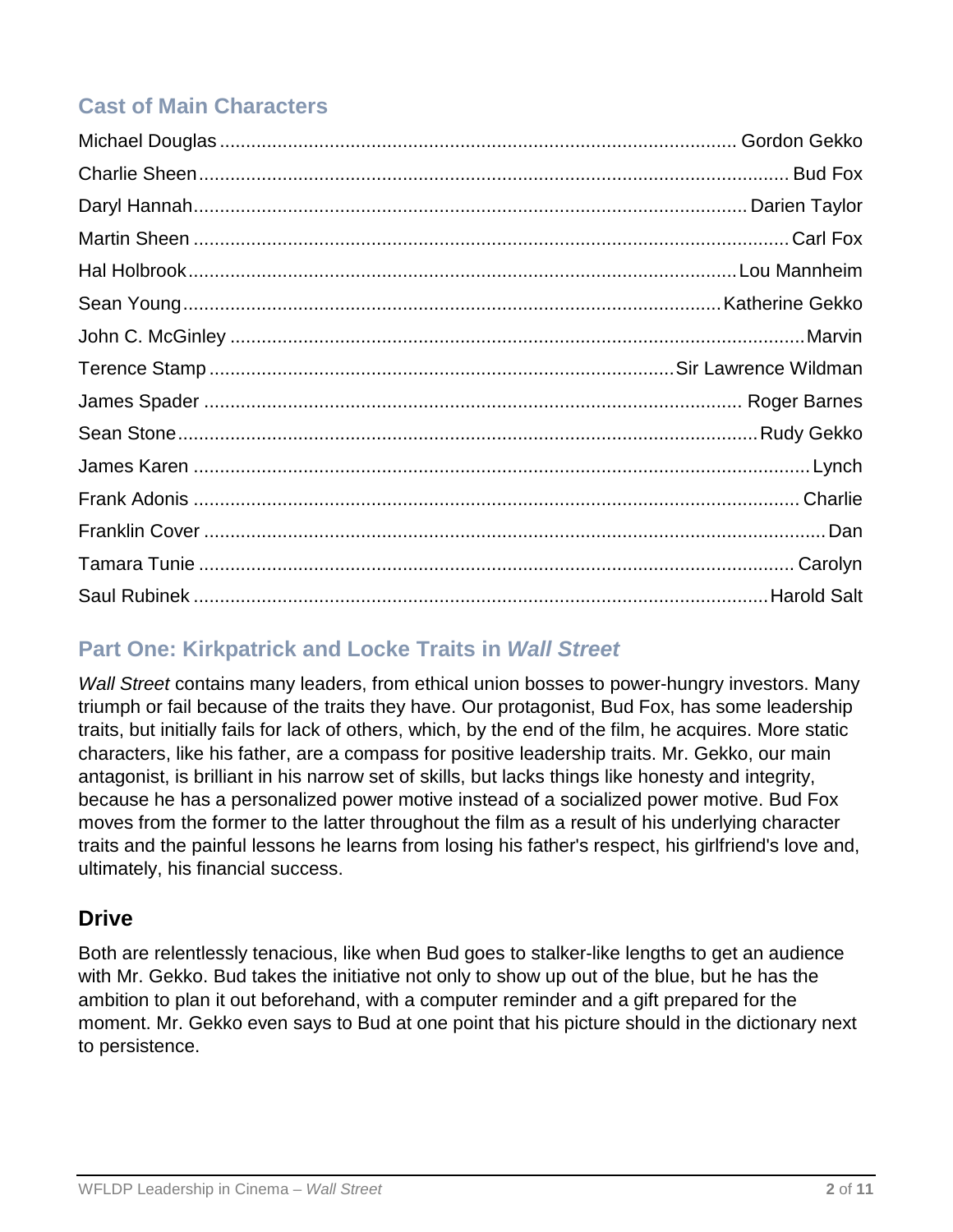## **Cognitive Ability and Subject Knowledge**

There's no doubt that both Bud Fox and Mr. Gekko have cognitive ability and subject knowledge. They know enough to locate potential sources of money, and both are good at negotiating with people whose loyalty they're good at winning. Bud understands the ins and outs not only of his investing but even the industries in which he invests- advising his father and crafting a business austerity plan that will in turn reverse the fortunes of stockholders.

## **Charisma and Self-Confidence**

Both also have charisma. Bud charms his way past Mr. Gekko's secretary, just as he charms his own secretary as a matter of course. Bud and Gekko are excellent schmoozer's, showering friends with gifts and honeyed conversation. Gekko actually calls Bud out on his charade when Bud asserts that Gekko is "with a winner", because they're just so in the same manipulative game that it's pointless to keep the tricks up around each other. Neither appears to lack selfconfidence, although Kirkpatrick and Locke would assert that those with a personalized power motive are actually profoundly insecure- a message ingrained in the movie. For example, early on we see Mr. Gekko declare that "love is a thing the weak made up" to distract themselves from material affectations of confidence, a priority, Kirkpatrick and Locke say, of those who want power to mask their own feelings of helplessness.

## **Power-Centric Motives versus Socialized Motives**

One of Bud's mentors is his manager Lou, who tells him as he first begins to descend into insider training that "you can't be a little bit pregnant", meaning, "you can't be a little bit guilty". In this, Lou is the early voice of integrity. And, in fact, at the end of the movie, he asserts his overarching lesson that "man stares into the abyss and finds his character", that is, at the chance of fulfilling his selfish desires, would Bud remain ethical? The answer ends up being yes, but somewhat too late. Lou is the picture of someone within the buying and selling game who nonetheless had the mental fortitude to resist cheating the system for personal gain.

Bud's father tries to teach him honesty by offering him real, productive jobs, instead of being "a born liar" as a "buyer and seller". Bud's father recognizes his son's flaw absolutely, but might lack the flexibility, the compassion, to communicate it to his son. Greed, contrary to what Mr. Gekko proclaimed, was not good, for him or Bud. But it wasn't necessarily the dirty-hands and clean soul logic of his father that would have saved Bud from himself. Rather, he needed a message more like Lou's, which maybe he just didn't get enough of. Bud transgressed on his father's personal ethics by embracing greed, but he might have also been an ethical investor if he had simply realized that character is important to a functional system, and trust is essential in a leader or a protégé.

Ultimately, it's Bud's ethical conversion and incredible dogged tenacity that allow him to turn the table on his manipulative boss. He is willing to surrender to the authorities and subject himself to a rough time in prison just to pay his ethical debt, which allows him to flip the script on revealing Gekko's corruption. He also refuses to quit on Blue Star, winning over Gekko's main investment rival in order to engineer a conspiracy against Gekko. Even though he feels like he was played for a chump, and totally politically outmaneuvered, he still refuses to give up on his (changed) goals, and wins out in the end through sheer perspiration. His plot also shows creativity, and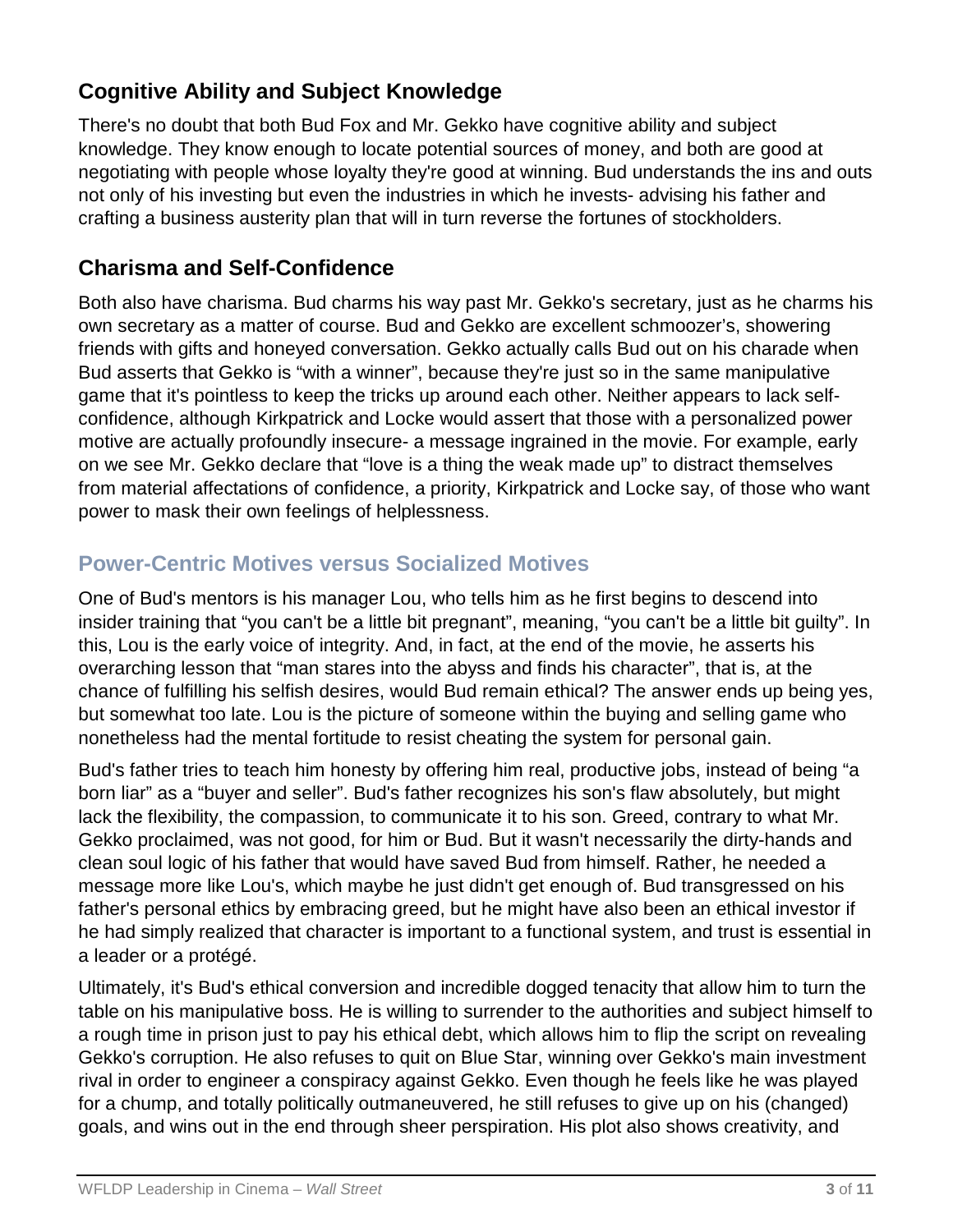again, simple subject knowledge, both of Blue Star as an industry and of the financial machinations, which in tandem, can engineer an investment coup.

Gekko fails to select and train Bud. He tries, but the one thing a subordinate/leader relationship needs is trust, and that's the one place in which Gekko fails. Ultimately his highest lieutenant does follow in his footsteps in terms of genius, skill, drive and charisma, but he also inherits his disloyalty, the ultimate weakness of a person who can't set the bar for trust because he has none. This shows the fragility of the power-centric mindset.

Another source for Bud's conversion to ethical principles from simple indulgence is his girlfriend Carolyn, who Bud ultimately alienates by refusing to believe their relationship could be anything other than the same type of mercenary contract he's used to negotiating over. All she can say when she leaves him is "I actually cared for you, you know", showing us that Bud has simply disavowed real relationships rather than admit that things could be more important than the bottom line. We see him begin to doubt himself on their apartment's balcony when he asks, "Who am I?" Ultimately it takes his father's heart attack to rock him out of his forced apathy, and this is when he finally switches from Personal Power to a Socialized Power Motive.

Bud's socialized motive comes from his friends and family, and his desire to protect their interests, rather than his own. His father might get his from the satisfaction of hard work, or respect for his community. Lou might have a more existential ethical code. For Bud, however, it's kinship that ultimately gives him principles above simple greed. This is what Kirkpatrick and Locke are talking about when they say that those who are motivated by principle rather than personal gain are capable of earning trust, and therefore loyalty, because they're static in their values, instead of erratically searching for new avenues of power. Once this last trait is in line, Bud's genius and hard work which legitimately did win him a great deal of power and influence, should presumably shine without evil shortcuts that ultimately destroy him.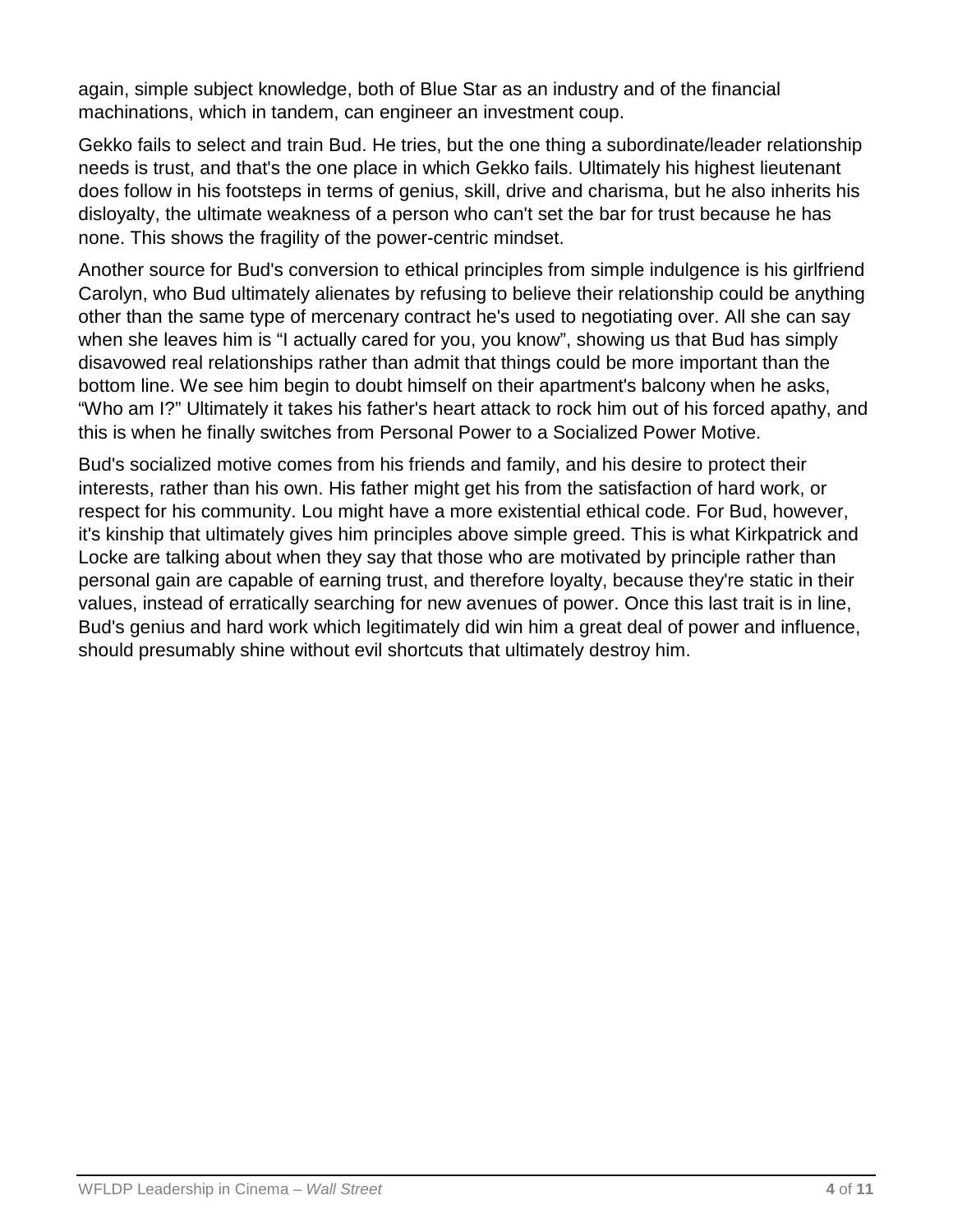## **French and Raven's Power Traits**

#### *Objective:*

Students will review French and Raven's Power traits and use critical thinking to identify an explanation of when each trait was portrayed by characters in the movie, specifically Gordon Gekko.

| <b>Trait</b> | <b>Trait Definition</b>                                                               | <b>Character</b> | <b>Example/Explanation</b>                                                                                                                                                                                                                                                                                                                                                                                             |
|--------------|---------------------------------------------------------------------------------------|------------------|------------------------------------------------------------------------------------------------------------------------------------------------------------------------------------------------------------------------------------------------------------------------------------------------------------------------------------------------------------------------------------------------------------------------|
| Legitimate   | The person has<br>the right to make<br>demands and<br>expect obedience<br>from others | Gekko            | Gekko was a <i>Wall Street</i><br>Guru that was well<br>respected in the<br>industry. Gekko was a<br>man who was able to<br>"call the shots". Because<br>of his reputation and the<br>position he held, he had<br>the right to tell people<br>what to do and<br>specifically how to get it<br>done. When he talked,<br>people listened just as it<br>should be with someone<br>who is considered to be<br>"legendary." |
| Reward       | The ability to<br>compensate<br>someone<br>because they<br>were loyal                 | Gekko            | With Gekko's Position,<br>came wealth. Once Bud<br>starting giving Gekko<br>inside information about<br>companies, he was<br>"Rewarded". Gekko<br>gave out of many things<br>a penthouse to Bud. He<br>also was able to<br>promote him and of<br>course Bud was well<br>paid. Gekko was able to<br>use Rewards to<br>influence Bud to do what<br>he wanted.                                                            |
| Expert       | When someone<br>has superior skill<br>or knowledge<br>about one<br>particular subject | Gekko            | Gekko was a legendary<br>man on Wall Street and<br>was definitely<br>considered an "Expert"<br>in the industry.                                                                                                                                                                                                                                                                                                        |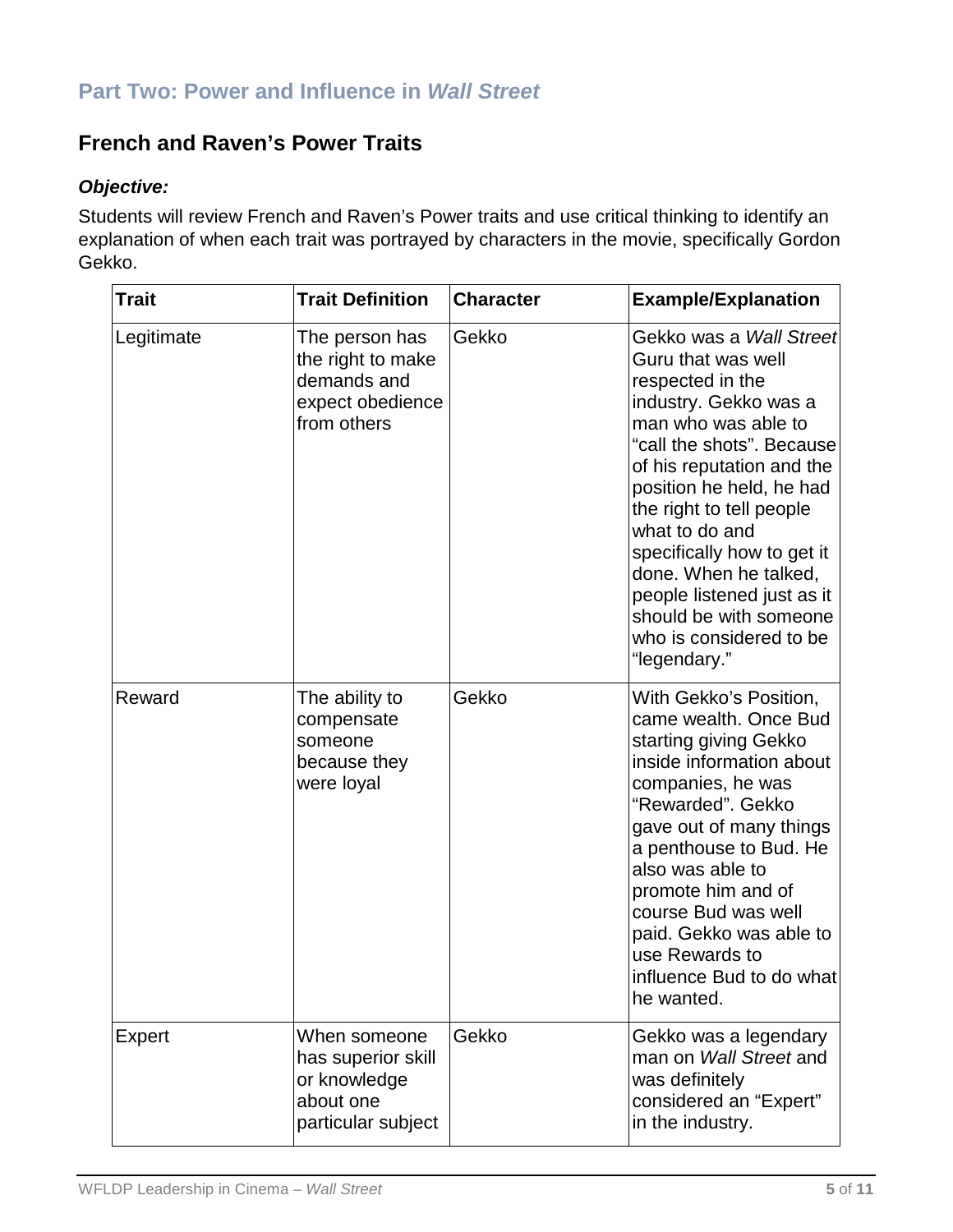| <b>Trait</b> | <b>Trait Definition</b>                                                                                                            | <b>Character</b> | <b>Example/Explanation</b>                                                                                                                                                                                                                                     |
|--------------|------------------------------------------------------------------------------------------------------------------------------------|------------------|----------------------------------------------------------------------------------------------------------------------------------------------------------------------------------------------------------------------------------------------------------------|
| Referent     | This is the result<br>of a person's<br>perceived<br>attractiveness,<br>worthiness, and<br>right to gain<br>respect from<br>others. | Gekko            | Since Gekko had been<br>known in the industry,<br>people were drawn to<br>him. People like Bud<br>wanted to become as<br>successful as Gekko<br>was. Because of<br>Gekko's success, it was<br>no reason why anyone<br>wouldn't respect him<br>and what he did. |
| Coercive     | <b>Belief that</b><br>someone can<br>punish others for<br>not being loyal                                                          | Gekko            | Bud wanted to do<br>whatever it took to see<br>Gekko proud. Afraid of<br>repercussions, he<br>agreed to whatever<br>Gekko wanted him to<br>do. This included<br>activities like spying on<br>companies to get inside<br>information.                           |

#### *Conclusion:*

Gekko used all of these power traits to influence Bud to perform his "dirty work" throughout the entire movie.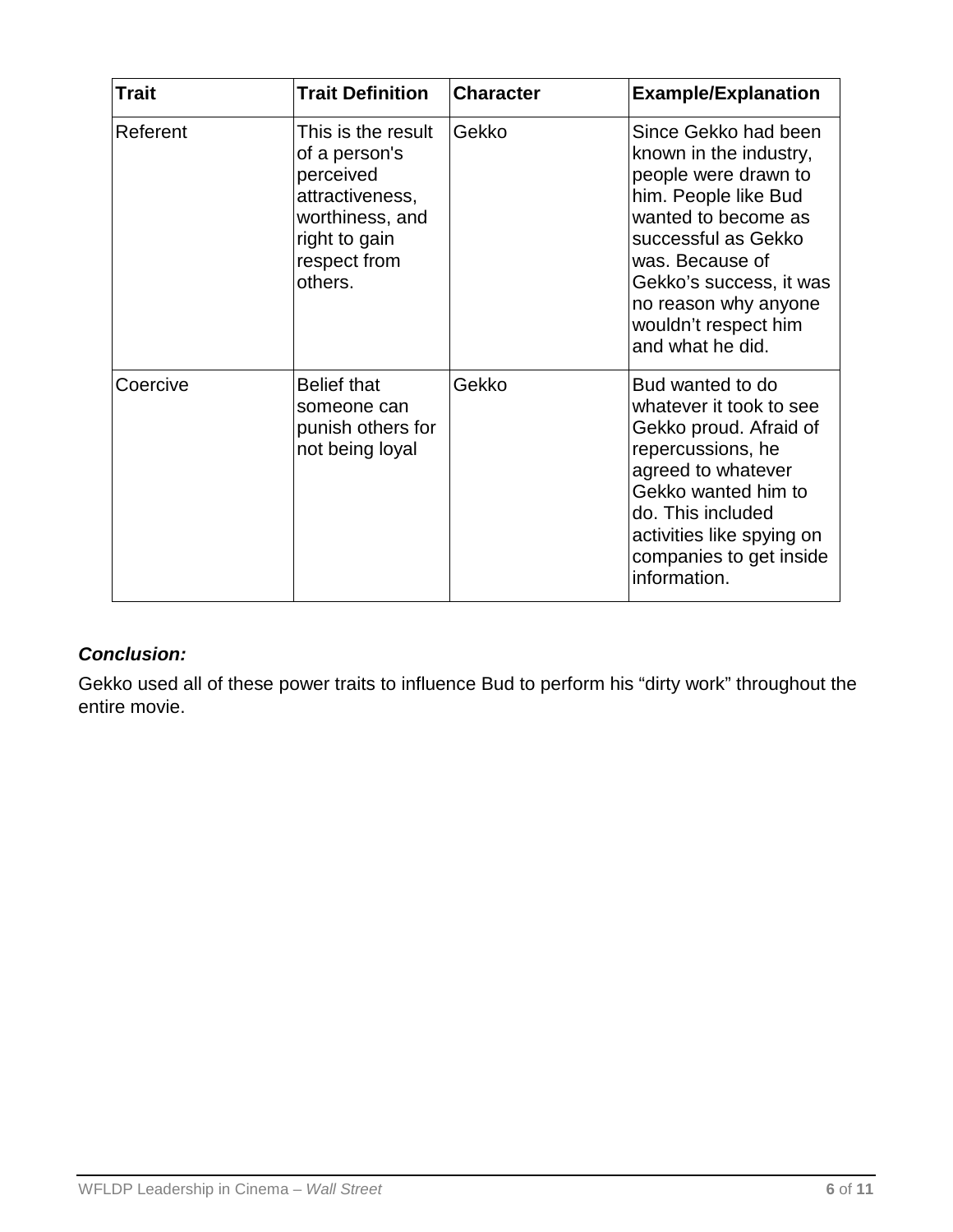# **Yukl's Influence Styles**

#### *Objective:*

Students will identify which Push and Pull tactics that were imbedded in Yukl's influence styles were used by Gekko to influence Bud in the movie.

| <b>Tactic Type</b> | <b>Tactic</b>               | Example/Explanation                                                                                                                                                                                                                                                                                                                            |
|--------------------|-----------------------------|------------------------------------------------------------------------------------------------------------------------------------------------------------------------------------------------------------------------------------------------------------------------------------------------------------------------------------------------|
| (Push or Pull)     |                             |                                                                                                                                                                                                                                                                                                                                                |
| Push               | Pressure                    | Bud had a lot of responsibility.<br>Gekko pressured him to find out<br>insider information he needed to<br>make specific decisions. Without<br>that information, money wasn't being<br>made and Gekko was not happy.                                                                                                                           |
| Pull               | <b>Inspirational Appeal</b> | Bud always looked up to Gekko<br>before even meeting him. He<br>aspired to be as successful as<br>Gekko was in Wall Street. Because<br>of this, Bud was easily influence to<br>go against his father's beliefs and<br>became successful by gaining inside<br>information. Bud would stop at<br>nothing to impress the one who<br>inspired him. |
| Pull               | <b>Personal Appeal</b>      | Gekko was in a position that all<br>"Wall Streeter's" would have loved to<br>be in. He had the nice cars, houses<br>and anything one could ever ask for.<br>This appealed to others. People like<br>Bud wanted to get close with Gekko<br>because of who he was and the<br>power he held.                                                      |
| Pull               | Ingratiation                | Gekko gave Bud praise when he<br>provided information that led to more<br>money being made. He used his<br>position to get Bud a new corner<br>office and gave him gifts to "praise"<br>Bud for the good information he was<br>extracting illegal.                                                                                             |

### *Conclusion:*

Gekko used both Push and Pull tactics to influence Bud.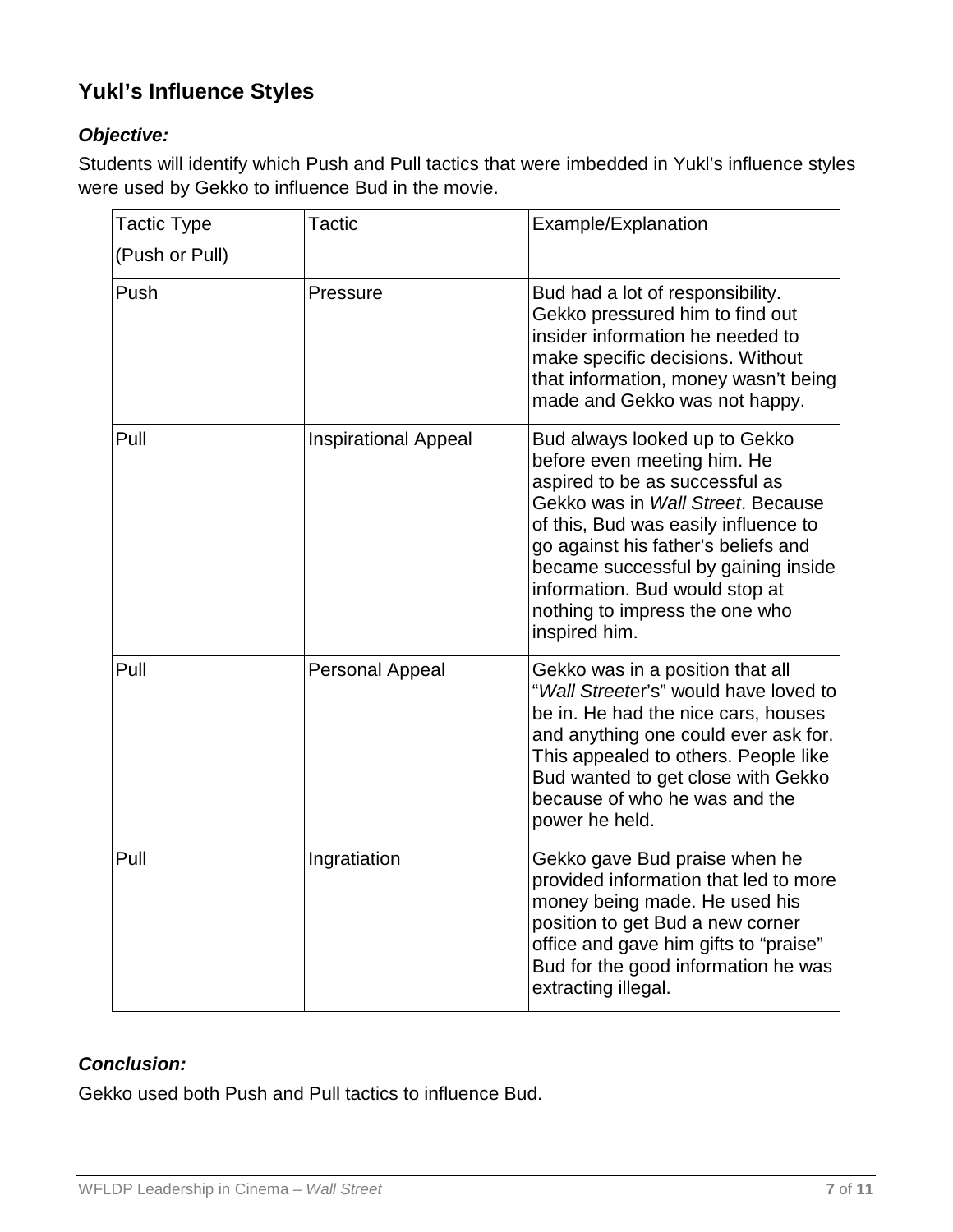Ultimately, Power and Influence was portrayed throughout the entire movie. Gekko used his power to influence Bud into doing illegal activities. Bud's father didn't even believe in gaining success from *Wall Street* and insider trading. Gekko was able to get Gekko passed that hurdle and influence him to get the information he needed to make decisions.

# **Part Three: Wildland Fire Values and Principles in** *Wall Street*

## **Duty Examples and Clip Usage**

#### *Gordon Gekko*

- Be proficient in your job, both technically and as a leader Gordon Gekko thought of a plan, conveyed it to Bud Fox and had him complete the plan. The plan was for Fox to spy on the very successful British CEO Sir Lawrence Wildman and find out his next business move. Even though the plan was illegal due to it being inside information, Gekko still got Fox to do it and Fox succeeded. Through following and spying on Wildman, Fox discovered he was attempting to buy a steel company. After then buying many shares of the steel company before it is bought, Gekko made a fortune from that plan. <http://www.youtube.com/watch?v=vUXGDk4iVfA>
- Make sound and timely decisions Dealing with stocks and bonds, making sound and timely decisions is very important in order to be successful. Gekko made a great decision in the short run by bringing in Fox as his apprentice. While being one of Fox's clients, Gekko made even more millions. He could have easily shot down Fox's offers, but instead gave him a legitimate chance, listened to him, and watched him become successful. Gekko made millions off of a young junior stockbroker who was nobody.
- Ensure that tasks are understood, supervised, and accomplished The biggest example of this is once again Gekkos plan for Fox to spy on British Ceo Sir Lawrence Wildman. Throughout the movie, the tasks are understood, supervised, and accomplished, even though they are mostly all illegal with inside information and trading. Gekko rewards Fox with positive feedback with his "perks" such as a beautiful girlfriend, a luxurious penthouse, and more money than he ever thought he would have.
- Develop your subordinates for the future Gekko gives Fox much advice throughout the movie. One bit of advice he gives him is how the people who succeed are the "Poor and hungry" over the Harvard MBA's. Another bit of advice Gekko gives Fox is to be more cutthroat with a killer instinct. The most famous bit of advice and speech from this movie is the "Greed is good" speech. These bits of advice delegate the tasks for Fox to do aggressively and really step out the box for.

[http://www.youtube.com/watch?v=PF\\_iorX\\_MAw](http://www.youtube.com/watch?v=PF_iorX_MAw)

## **Respect Examples and Clip Usage**

### *Bud Fox*

Know your subordinates and look out for their well-being. When Fox first learned of Gekko's plan to sell Bluestar Airlines which would cause his father and all the other employees to be laid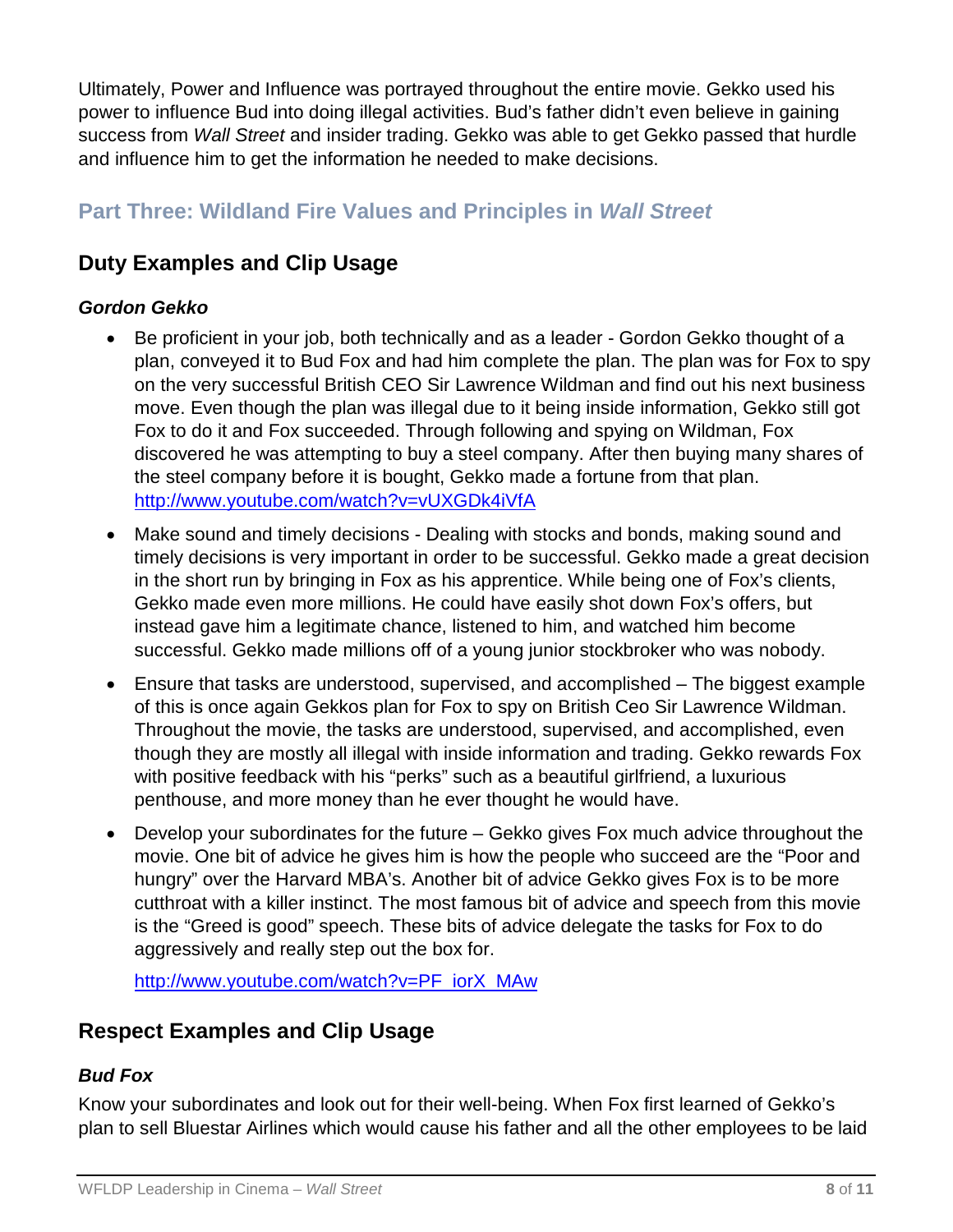off, Fox freaked out and immediately told Gekko it was not the right thing to do. Fox would have made millions off of this plan, but instead wanted to make sure it did not happen since he was looking out for his father.

Keep your subordinates informed – Fox told his father everything that was going to happen and then devised a plan to stop it all. Fox shared the inside information to make Bluestar Airlines not worth owning forcing Gekko to sell all his shares.

Build the team – Fox knew he could not devise Gekko's plan all alone, so he had to build a team. Fox's unofficial team was all his co-workers he instructed to all buy Bluestar Airlines making it impossible for Gekko to own it.

## **Integrity Examples and Clip Usage**

#### *Carl Fox*

• Know yourself and seek improvement – Fox's father, Carl Fox, was satisfied with his job as an honest, hard working employee for Bluestar Airlines. He was the head of the workers union. He always tried to convince his son, Bud, to not get caught up in the stock market game because of its high illegal and immoral activities.

<http://www.youtube.com/watch?v=QrMIzPPfDo4>

- Accept responsibly for your actions Carl Fox told his son, Bud, that him getting caught and going to jail is probably the best thing for him to happen and learn from his mistakes.
- Set the example Carl Fox set the example for Bud Fox his whole life. He was always there to support him, raise him and give him advice even when Bud was a struggling stockbroker with no clients. He also was the leader of the union.

### **General Discussion Questions**

- How could have Bud Fox been more responsible in dealing with Gordon Gekko at first instead of using inside information such as spying on British CEO Wildman?
- Who was the best leader out of Gekko, Bud Fox, and Carl Fox? Why
- Explain how duty, integrity and respect play a pivotal role in the plot of *Wall Street*.
- Even though both Gekko and Fox went to jail, were they role models in working hard and harder than anyone else?
- Do you think Bud Fox would have gone through with the Bluestar Airline plan if his father were not an employee?
- How are both Fox's and Gekko's morals compromised throughout the film?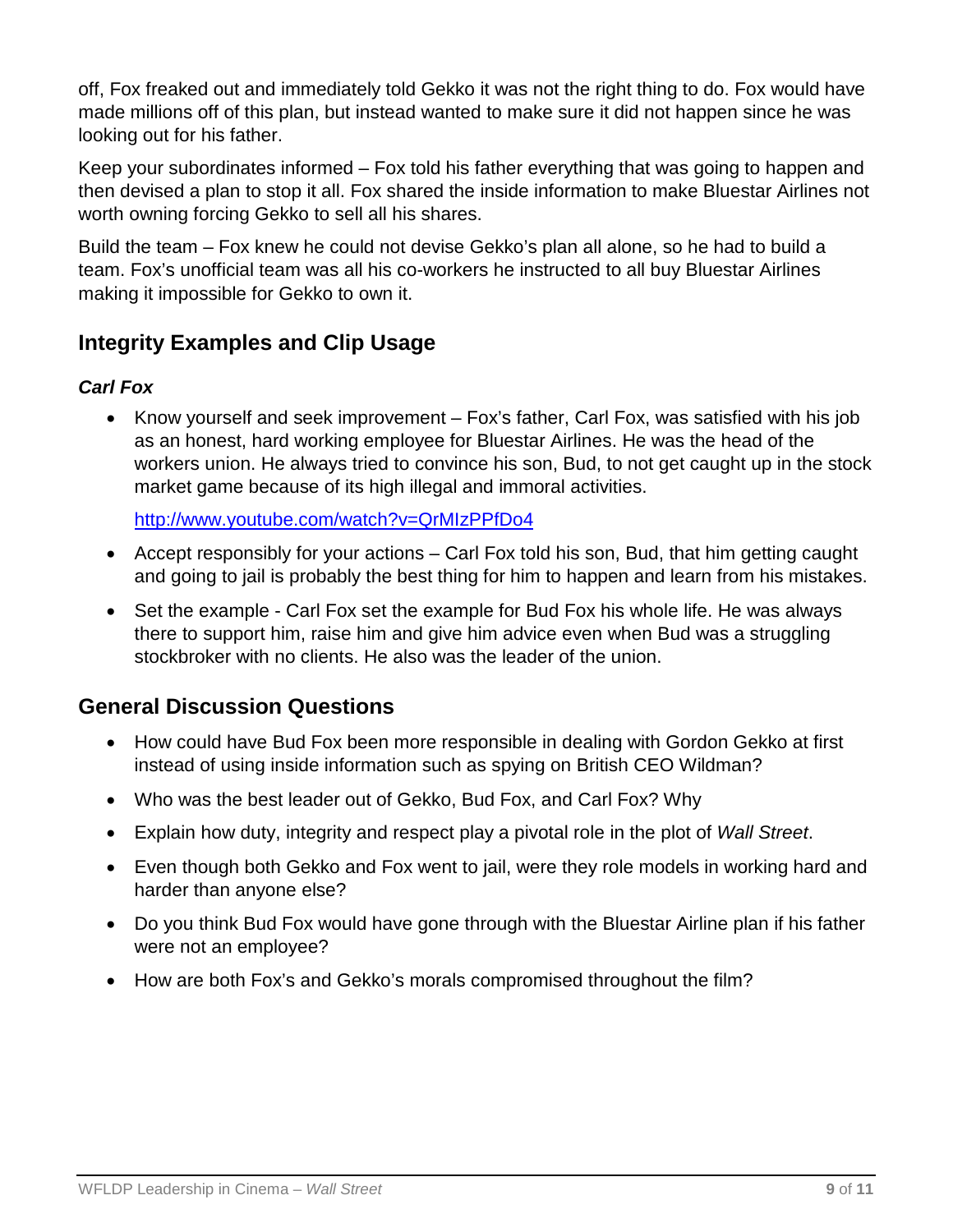## **Part Four: Transformational Leadership in** *Wall Street*

Both Carl Fox and Gordon Gekko are transformational leaders who exemplify honor and greed, respectively.

#### **Developing the Vision:**

In *Wall Street* Bud Fox leads a monotonous life, where he spends his days cold calling potential customers, and scraping the bottom of the barrel to make ends meet. He yearns for a more successful and exciting lifestyle, which he can only dream of, while sitting bleary eyed at his computer screen, day in and day out. He admires Gordon Gekko, an "elephant" in the trading world. He's amassed a large private fortune, hob-knobs with the rich and powerful, and is the sincere manifestation of Bud's hopes and dreams.

The vision that has been created for Bud is one of endless excess, cars, money, women- the lifestyle Bud has craved his entire life. Gordon has created this for Bud, but first he must prove his worth to Gordon, before he can partake in this lifestyle of luxury.

#### **Selling the Vision:**

After having gotten his foot in the door with a box of cigars on Gordon's birthday, Bud is foaming at the mouth for any opportunity to prove his value to Gekko, and begin making a name for himself.

After his father discloses the future of a large pending lawsuit against Bluestar Airlines, Bud hands the information over to Gordon, which puts Bud in Gekko's good graces. This is where Gordon sells the lifestyle Bud has been dying to live. Gordon insists he get a new suit, gives him a large sum of money to start "playing with", and even has a girl sent to his apartment in the middle of the night. The vision of a lavish lifestyle is at the tips of his fingertips, and all Gekko needs to do is wait, as Bud savors every second of his first rewards.

### **Finding the Way Forward:**

The first lesson Gordon teaches Bud is that one should never get emotional about stock, as it "clouds ones judgment" about the repercussions. He goes on to elude that jobs, careers, companies, it all doesn't mean anything emotional, and that is how the world of trading works. "Greed is good" is the core of Gekko's vision, where all ends justify the means. And as Bud spends more time being surrounded by the rich and powerful, he becomes addicted to living this way, and will do whatever it takes to stay there.

In stark contrast, Bud's father Carl, believes in "a hard days' work", a lifestyle of few frills, but more honor and integrity. Carl leads his union group the same way. He doesn't cut corners and he never takes the easy way out. Throughout the film, Bud is being "led" by Gekko, and loses sight of his honest upbringing. Eventually, Bud and his father's interests conflict about the takeover of Bluestar Airlines. Although it takes nearly destroying Bluestar Airlines, and getting arrested for insider trading for Bud to see the error of his ways, he does what is right in the end, and becomes an informant for the FBI. Although Bud may go to jail, he owns up to what he has done, and takes the high road, the road that led throughout the film by his father.